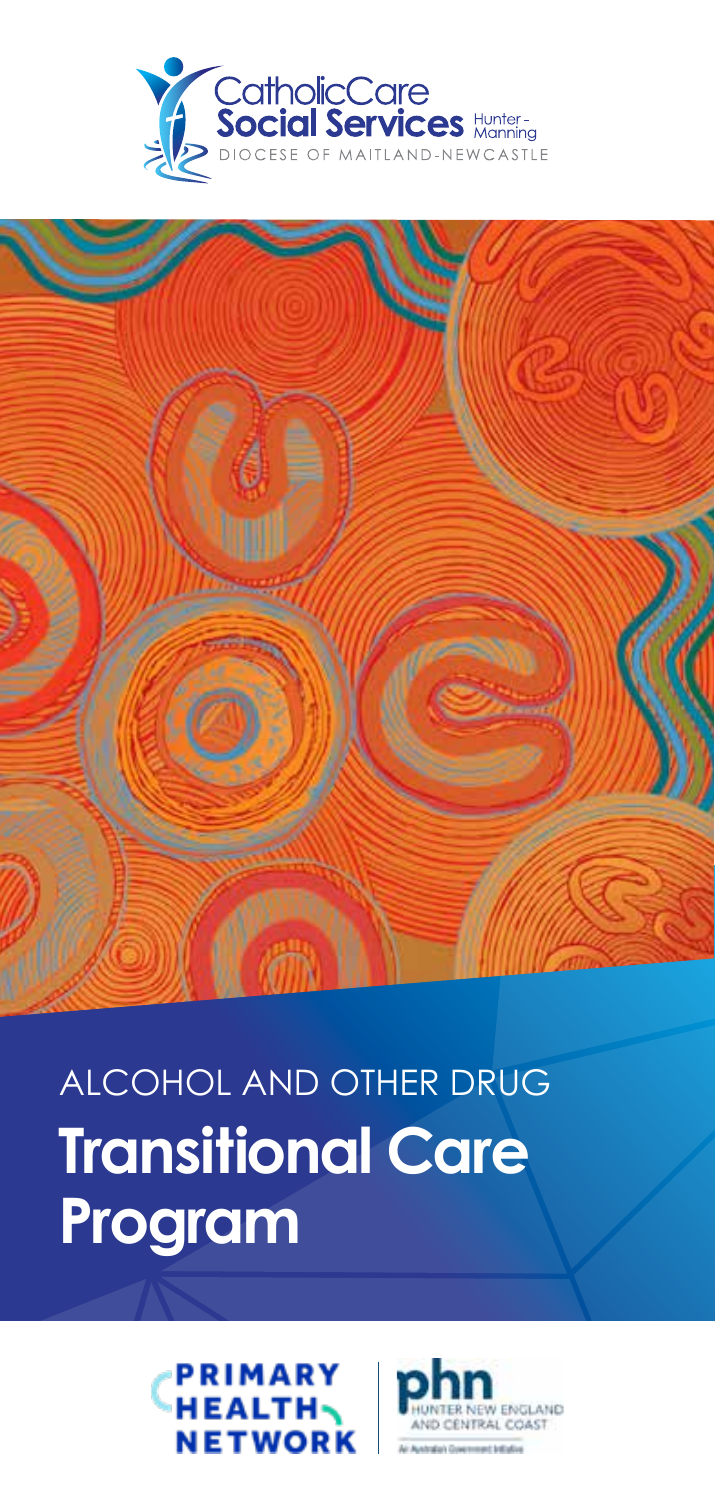CatholicCare Hunter-Manning's Transitional Care Program provides twelve weeks of psychosocial support, specifically for Aboriginal and Torres Strait Islander people who are leaving corrections and residential rehab facilities. This program aims to assist these individuals to transition back into the community successfully.

Aboriginal and Torres Strait Islander people who are exiting from custodial or residential treatment facilities have some of the highest rates of relapse. The Transitional Care Program assists people by supporting them through the change and reintegration process.

This program provides pre-release and communitybased drug and alcohol care coordination support to people in the program. The service engages participants in a respectful, culturally appropriate manner to assist them with their treatment at varying stages, whether it be abstaining from drugs and/ or alcohol, managing mental health, or taking care of their wellbeing.

## **How to access this service**

Referrals can be made by Corrective or Residential Treatment Services by calling (02) 6539 5900 between the hours of 8.30am–4.30pm Monday to Friday.

For more information, please email: AODTCC@catholiccare.org.au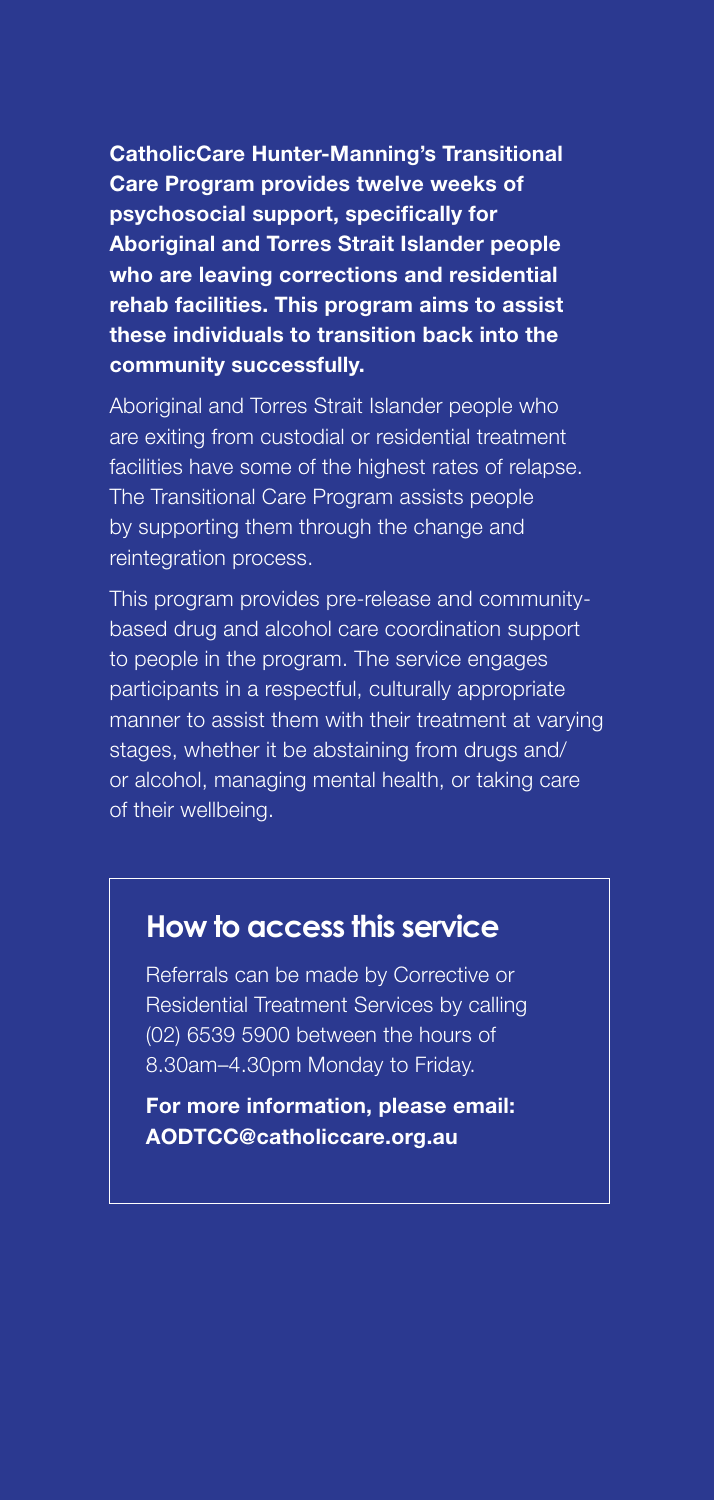# **Eligibility Criteria**

The Transitional Care Package Program is targeted at individuals who have a drug and alcohol dependence with or without associated or complex comorbidities, with a focus on:

- **EXECUTE:** Aboriginal and Torres Strait Islander people and their families including the following eligibility:
- $\blacktriangleright$  People living in rural and remote areas where applicable;
- $\blacktriangleright$  People with low income:
- $\blacktriangleright$  People with a recent suicide attempt or suicidal behaviour/ideation; and
- $\blacktriangleright$  People with complex physical and psycho-social comorbidities including but not limited to: substance misuse; chronic disease; family/relationship instability; poverty; forensic issues; and chronic pain.

### The Transitional Care Coordinator will determine which people are eligible for services under the Transitional Care Package Program, however, to be eligible, the client must:

- $\blacktriangleright$  be aged 18-65 years and who are experiencing any of the following:
- $\blacktriangleright$  have been diagnosed with a substance use disorder as per the criteria defined in the Diagnostic and Statistical Manual of Mental Health Disorders – Fifth Edition (DSM5);
- $\blacktriangleright$  be experiencing significant disruption to their social, personal and/or work life, as a result of their drug and alcohol dependence or risk factors;
- $\blacktriangleright$  be at risk of needing hospitalisation, residential rehab or corrective services in the future if appropriate treatment and care is not provided;
- $\blacktriangleright$  reside or work within the Hunter New England and Central Coast Primary Health Network catchment;
- $\blacktriangleright$  be reachable by telephone or there must be a documented process in place for reasonable contact.